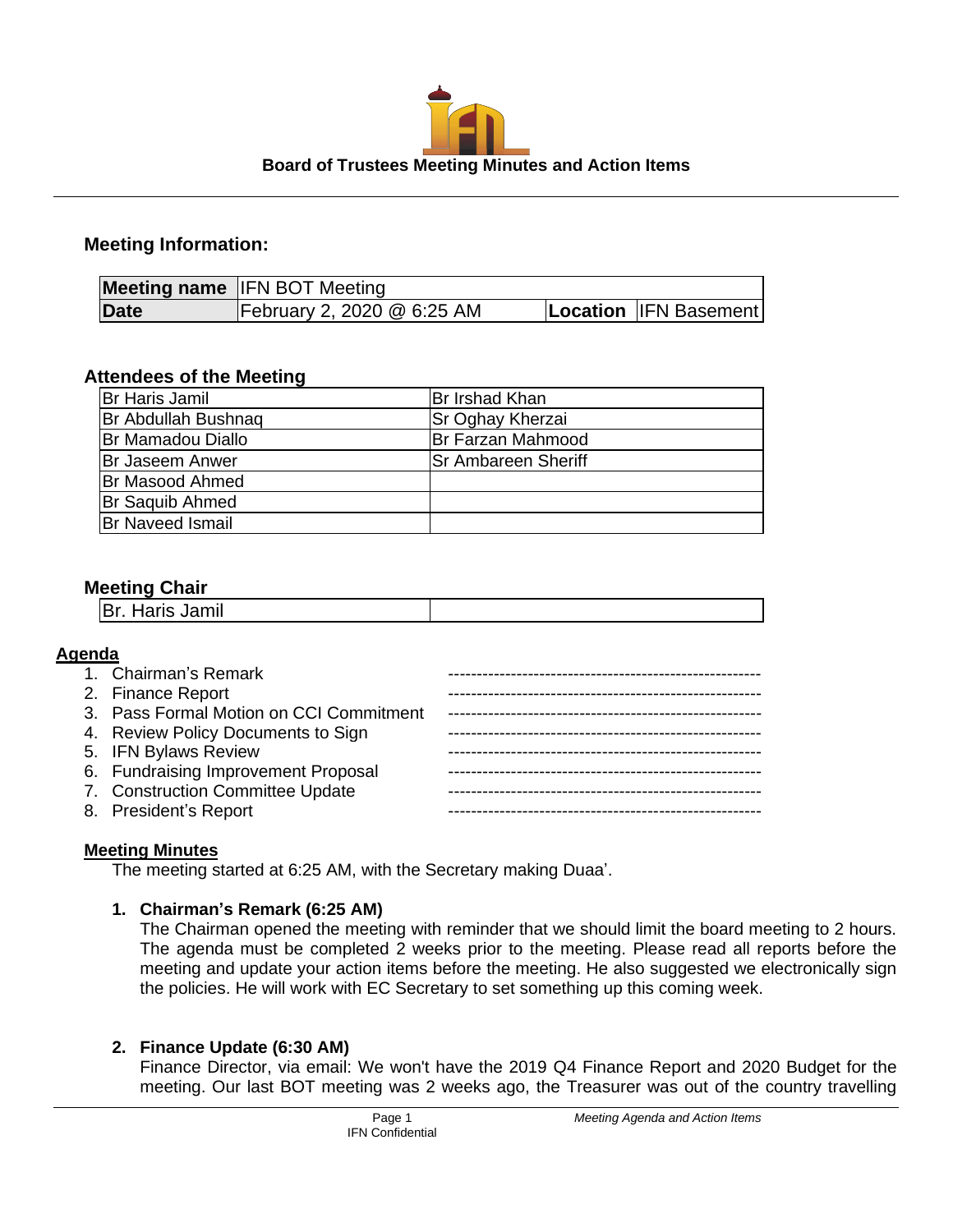

and asked for more time. Inshaa Allah the 2019 Q4 report and the 2020 budget will be ready for review mid-February if we have a separate meeting for Budget. And we can finalize in the March BOT meeting, inshaa Allah.

**3. Pass Formal Motion on** *Community Collaborative Initiative* **(CCI) Commitment (7:13 AM) Motion**: The motion for IFN to participate in the CCI project with one board member and one community member for up to 3 years was moved and seconded. **Two board members abstained**. All others approved. **Motion passed**.

Br Nisar Syed from the board and Br Moghis Ahmad from the community have agreed to take part in this effort of behalf of IFN.

**4. Review Policy Document and Sign (7:16 AM)**

The EC Secretary will send details on how to sign the policies electronically by next week.

## **5. IFN Bylaws Refresh (7:18 AM)**

*Discussions*

"I suggest the formation of a subcommittee to review the bylaws and present their recommendations to the board."

"I have the following suggestions:"

- We need to clarify the membership dates.
- We need more clarity on the roles and responsibilities (Example: President, Vice President, Social Director, etc.).
- On the Finance side, clarify the roles and responsibility of the Finance Committee and the Finance Director.
- We should review the quorum process.
- Bylaws of the Clinic do not mention a clear oversight. I think the IFN Board should have oversight of the Clinic.
- Include a diversity clause in the bylaws, requiring inclusion of all the various members of the community.
- Include a youth clause in the bylaws, requiring inclusion of the youth, through a shadowing process for example.

"I suggest everyone to propose names via email for inclusion in the subcommittee."

The subcommittee will be formalized at our next meeting.

# **6. Fundraising Improvement Proposal (8:02 AM)**

A presentation on how to improve Fundraising was given to board members.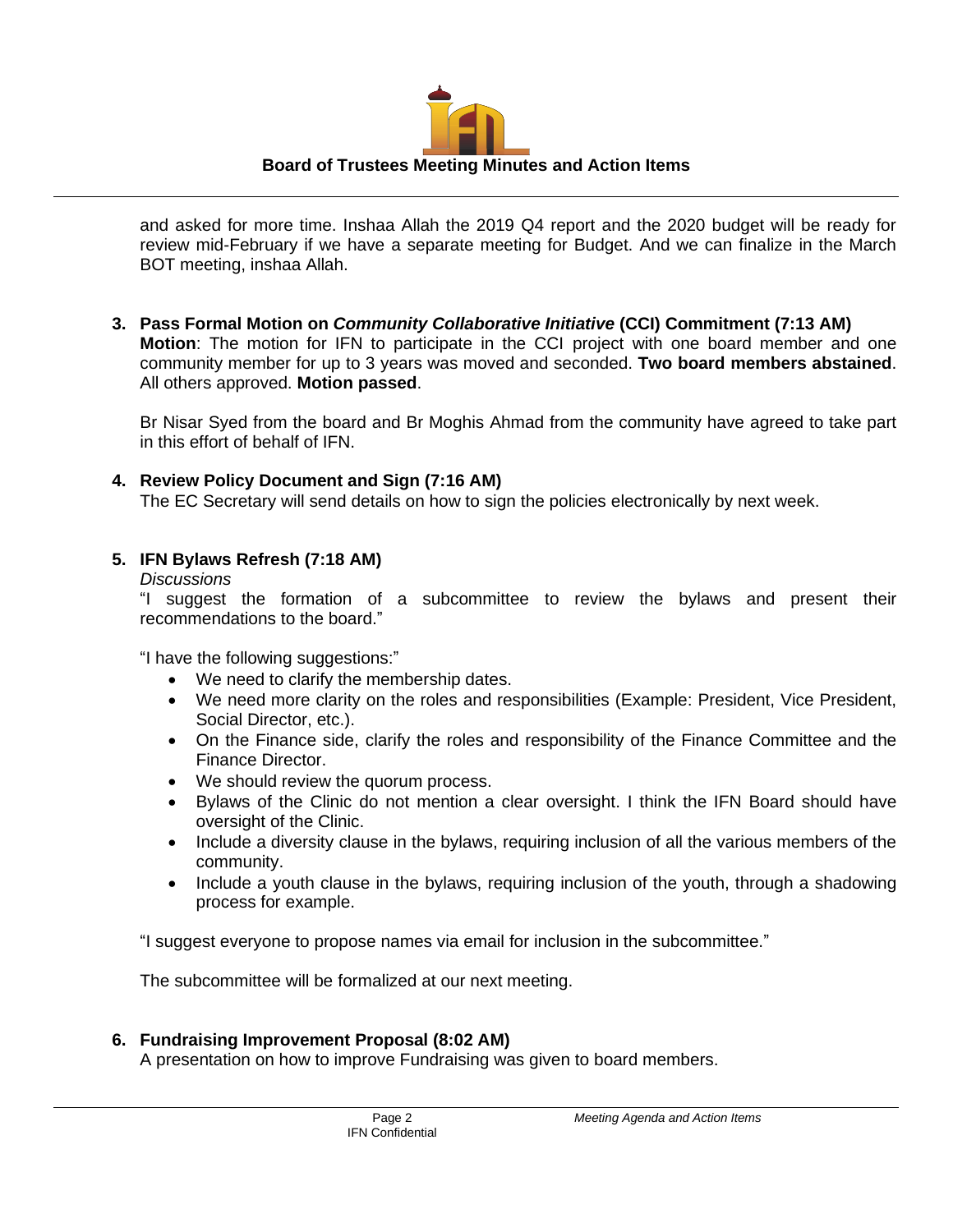

### *Discussions*

"How do we identify all the alumni of IFN?"

"We should engage the youth themselves and let them lead that part with our support."

"I think we should also try to improve continuous monthly donations, because it is very easy to do."

"We should also remind members that some companies will match donations."

"Whoever is interested in participating in this effort, let me know. I want to put a team together quickly and get started."

"The Operating Budget is the responsibility of the EC, and for many years we have been meeting or exceeding our target."

# **7. Construction Committee Update (8:22 AM)**

A presentation on the Construction Committee Update was given to board members.

## *Discussions*

"What is the expectation as of March 31? What are we going to get?"

"There are no specific milestones by quarter."

"We need to have some milestones and deliverables. I think the payment schedule needs to be tied to milestones and deliverables."

"We will go back to the architect and ask him to add the milestones. The other thing is we are running out of space in our Dropbox."

# **Action Item**:

• Br Abdullah, Sr Ambareen, Br Naveed to send recommendation to the EC for the changes we need for our folder structure to accommodate for more space.

# **8. President's Report (8:45 AM)**

The full report was emailed to all board members the previous night.

# *Discussions*

"One, I do not see establishment of the committees and publishing of the names. Two, I do not see the Imam's reviews, goals, and contract renewal. Three, we had a security meeting and talked about reaching out to the Sheriff on what type of prosecution could be done, and we still have not had any updates. These need to happen within the next two weeks."

"Some active YM youths could be used as a leading supervisor for YM."